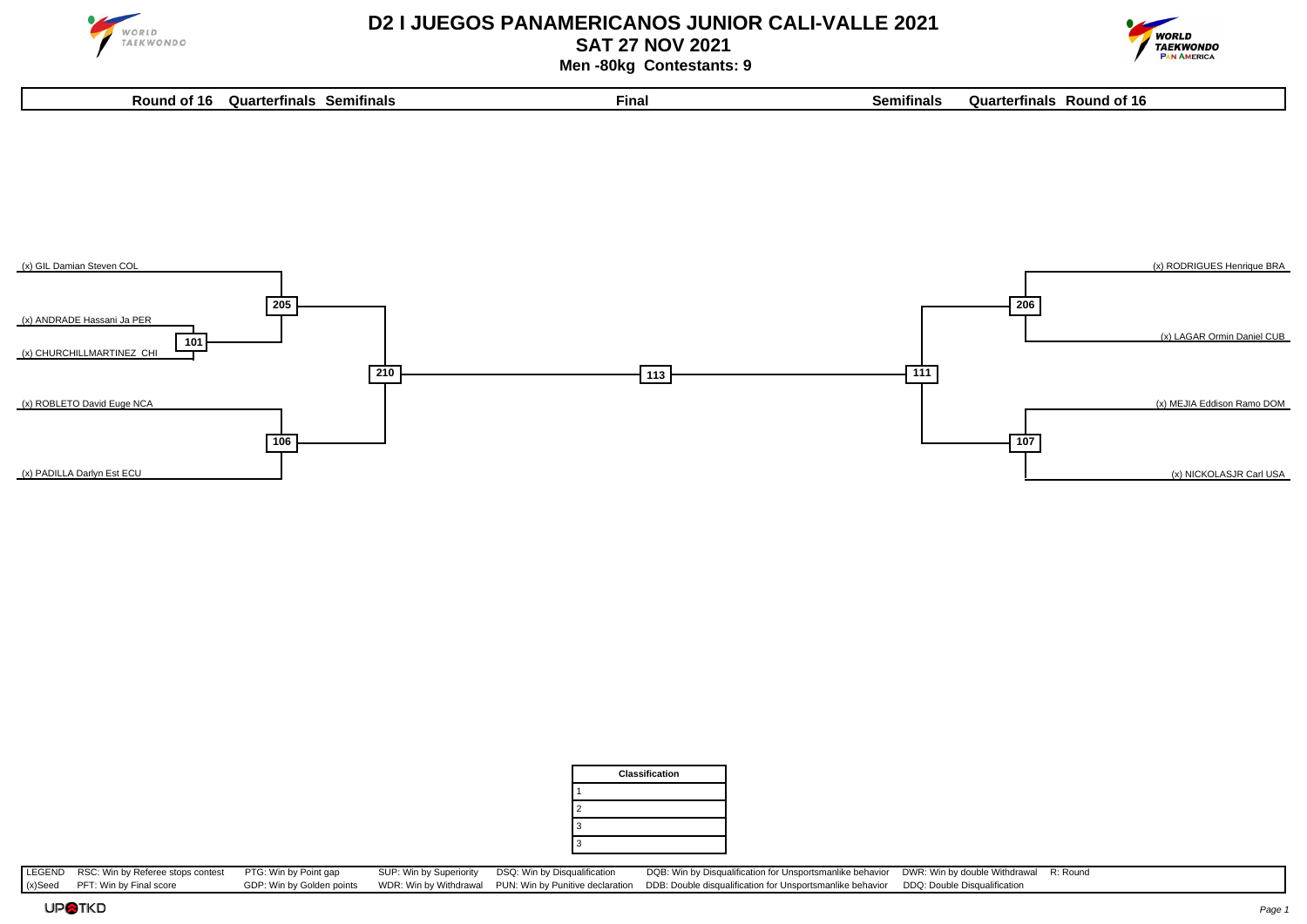

**103**

(x) MARTINEZ Daniel Em HON

## **D2 I JUEGOS PANAMERICANOS JUNIOR CALI-VALLE 2021**

**SAT 27 NOV 2021**



**104**

(x) PARKER Dallas USA

 **Men +80kg Contestants: 8**

**Quarterfinals Semifinals Final Semifinals Quarterfinals**





LEGEND RSC: Win by Referee stops contest PTG: Win by Point gap SUP: Win by Superiority DSQ: Win by Disqualification DQB: Win by Disqualification for Unsportsmanlike behavior DWR: Win by double Withdrawal R: Round (x) Seed (x)Seed PFT: Win by Final score GDP: Win by Golden points WDR: Win by Withdrawal PUN: Win by Punitive declaration DDB: Double disqualification for Unsportsmanlike behavior DDQ: Double Disqualification

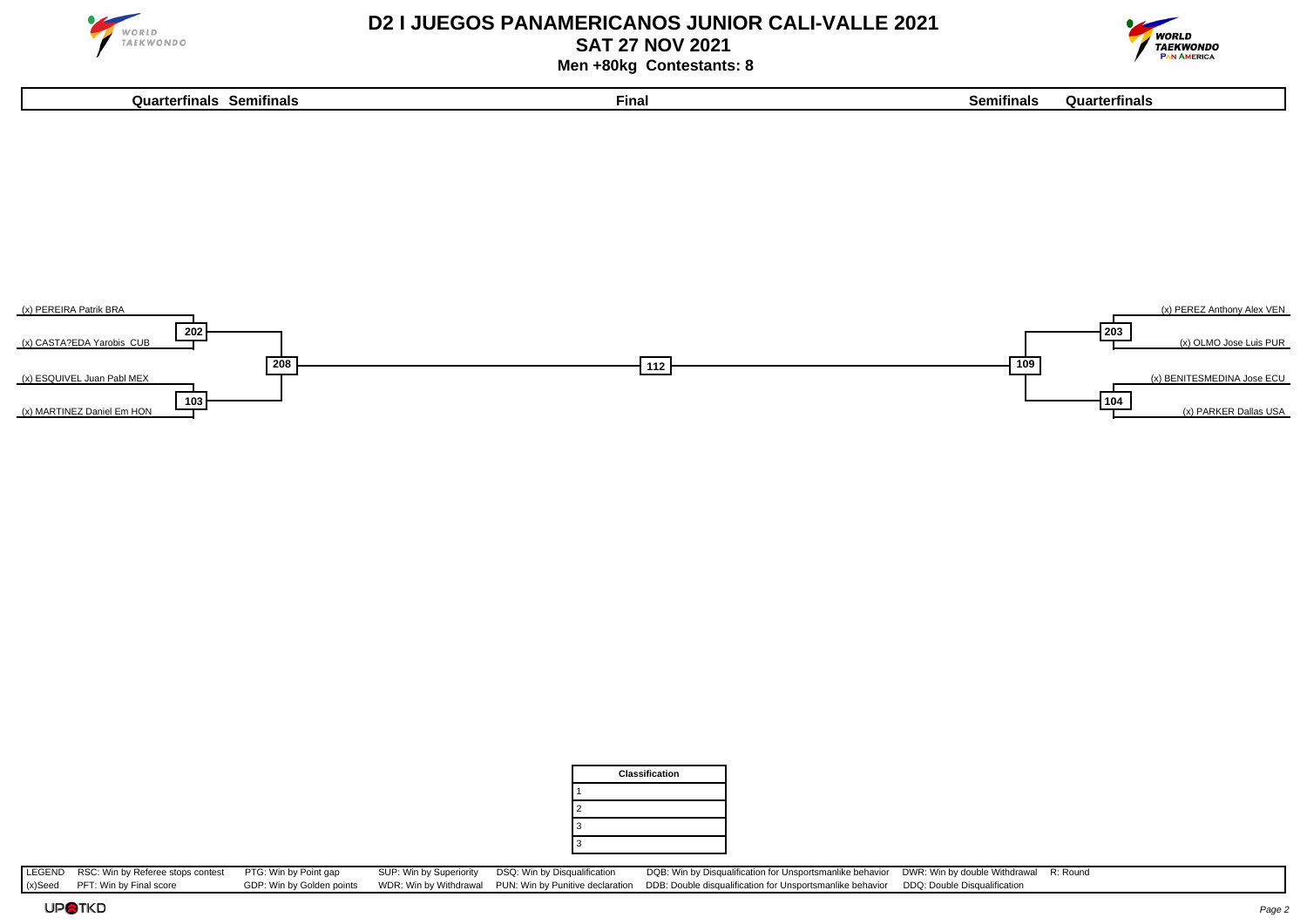

## **D2 I JUEGOS PANAMERICANOS JUNIOR CALI-VALLE 2021**

**SAT 27 NOV 2021**



 **Women -67kg Contestants: 6**







LEGEND RSC: Win by Referee stops contest PTG: Win by Point gap SUP: Win by Superiority DSQ: Win by Disqualification DQB: Win by Disqualification for Unsportsmanlike behavior DWR: Win by double Withdrawal R: Round (x) Seed (x)Seed PFT: Win by Final score GDP: Win by Golden points WDR: Win by Withdrawal PUN: Win by Punitive declaration DDB: Double disqualification for Unsportsmanlike behavior DDQ: Double Disqualification